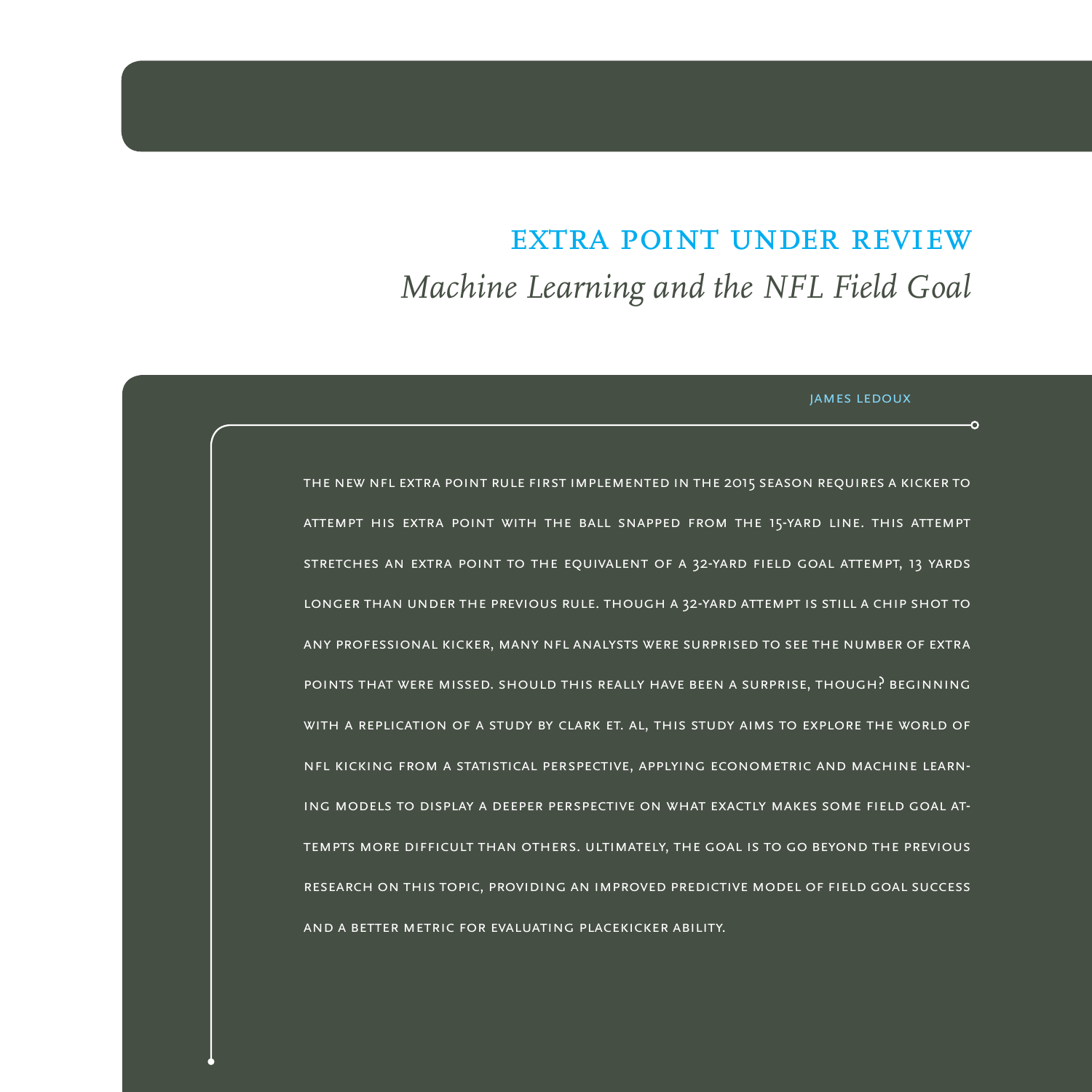# DATA SELECTION

The data used in this experiment comes from Armchair Analysis, covering every field goal attempted from the 2000 through 2013 seasons, roughly 14,000 attempts in total. It contains the binary outcomes of field goal attempts, atmospheric conditions at kickoff time (temperature, precipitation, humidity, wind speed), and various situational variables, such as kick distance, time left in the game, the game's score, and whether the kicker was iced. While there is no way to predict probability with perfect precision, the size of this data set allows certain models to form predictions that are reasonably close to the true value on this 0-to-1 scale of make or miss.

Here is an overview of the most significant information in the data set:

# *Distance*:

**56**

Distance is the most important variable in this data set. The distances in the data range from 18 to 76 yards, with the inner quartile range being from 25 to 45 yards, and the median distance being 37 yards. The distribution of distances in the data set is more or less uniform from 20 to 50 yards, but sparse beyond 55.

# *Stadium Factors:*

The data also includes the stadium in which the kick took place, whether it took place on turf or natural grass, and whether this happened at a home or an away game. Most of these situational factors proved insignificant, and specific stadiums were not included in the final models. There was, however, significant proof to support the much-discussed "Mile-High Effect," under which kickers experience significantly increased range capabilities while playing in the high altitude of the Denver Broncos' Mile High Stadium.

# *Climate Factors:*

Among the climate factors measured were temperature, humidity, wind speed, and precipitation. The distributions of these factors are presented below:







# Figure 2. WIND distributions in the data



Figure 3. HUMIDITY distributions in the data

Given these distributions, I carried out similar feature engineering to that done in the Clark paper, creating a binary "cold" dummy variable for temperatures under 50°F, a "windy" variable for wind speeds greater than 10 mph, and a "humid" one for humidities greater than 60%. The cold and windy dummy variables are useful because both wind speeds and temperatures vary throughout games, while the measurements in this data set are only those recorded

ELEMENTS :: FALL 2016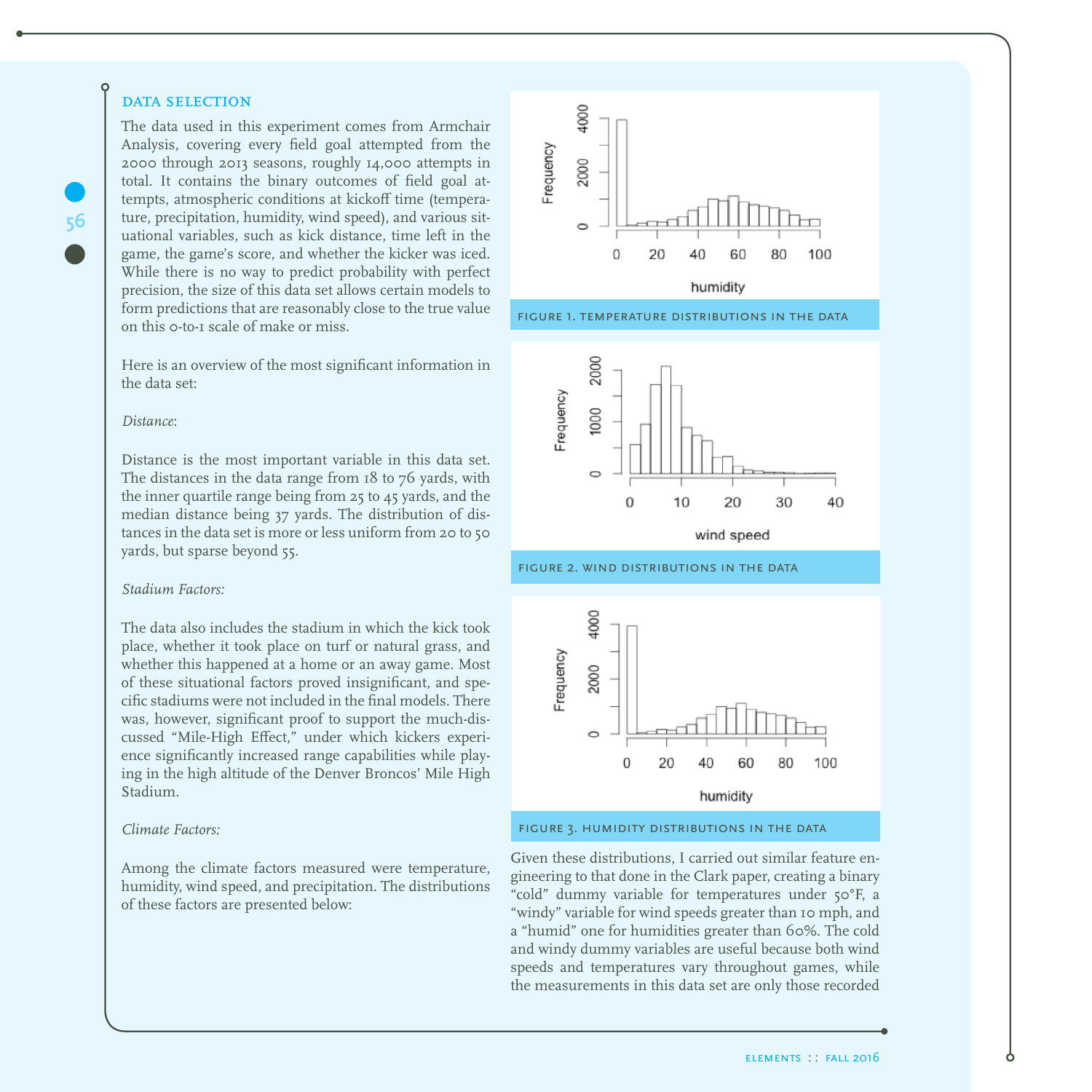at kickoff time. Converting these measurements to categorical variables limits the number of cases that are misclassified due to this limitation in the data set. It should be noted that I do, however, use continuous temperature as a variable in certain later models, with temperatures typically being stable within a reasonable range to make the continuous variable useful despite its time-of-measurement flaw. Humidity was not significant in any of the models, and was dropped.

Also noteworthy is that the data set contained a variety of classifications for weather conditions such as "rain", "snow", "light rain", "stormy", "foggy", "clear", and so on. To reduce the ambiguity, I lumped all rain and snow-containing conditions into a single dummy variable called "precipitation." Of this, the set has 847 instances with precipitation, and 13,144 without.

There were many other variables to test in the data set, but these proved to be the most important to the end-models. The individual effects of each of these variables on the final predictive models can be seen in the appendix, exhibit B.

# BINOMIAL LOGISTIC REGRESSION MODELS

The first model I tested was a logistic regression model, replicating that used by Clark et al., and experimenting with some slight adjustments.

Logistic regression is a non-linear translation of the standard MLR function, measuring probability between the only two possible field goal outcomes of a make and a miss (1 and 0). This probability is calculated by the function displayed at the bottom of this page.

The Clark paper removes all regressors not statistically significant at the 5% level (P value < .05). This leads it to only include distance and a series of environmental factors, omitting all situational ones such as point spread, the kicker being iced, the home field, and etc. I tested three models, the first being a perfect replication of the Clark model, the second including the icing of the kicker, and the third including statistically significant home-field advantages.

| Variable                       | Coefficient | Std.<br><b>Error</b> | <b>P-Value</b> |
|--------------------------------|-------------|----------------------|----------------|
| Intercept                      | 5.5232      | 0.1215               | 0.0000         |
| <b>Distance</b><br>(yards)     | $-0.1024$   | 0.0027               | 0.0000         |
| Cold $(50°F)$                  | $-0.2430$   | 0.0690               | 0.0004         |
| <b>Precipitation</b>           | $-0.3205$   | 0.0944               | 0.0006         |
| Windy (≥10<br>mph)             | $-0.2040$   | 0.0509               | 0.0000         |
| Turf                           | 0.2809      | 0.0487               | 0.0000         |
| <b>Altitude</b><br>(≥4000 ft.) | 0.6068      | 0.2709               | 0.0250         |

**57**

# Table 1. Clark Replication Regression Outputs

### *Model 1: Clark Replication*

My first task was to replicate the Clark study with more recent data. Clark's model uses data from 2000-2011, so I replicated this with the 2012 and 2013 seasons included to see if there were any significant changes. The coefficients were all close to those from the original study, and each of the variables either became more significant or remained the same. The outputs are shown in Table I and can be compared to the originals in exhibit C.

# *Model 2: Icing the Kicker*

After replicating the study, I included the variable of icing the kicker. This is a binary variable equal to one when the opposing team had called a timeout just before the field goal was attempted in a potentially game winning or tying situation, and equal to zero in all other cases. This was excluded in the Clark model because it did not meet the significance level of 5%. Although this is still the case in my model, I argue that a 9.1% significance level is sufficient

$$
P(make = 1) = \frac{1}{1 + e^{-(\beta_{\theta} + \beta_{dist}X_1 + \beta_{cold}X_2 + \beta_{precip}X_3 + \beta_{windy}X_4 + \beta_{turf}X_5 + \beta_{altitude}X_6 + \beta_{icedX_7})}}
$$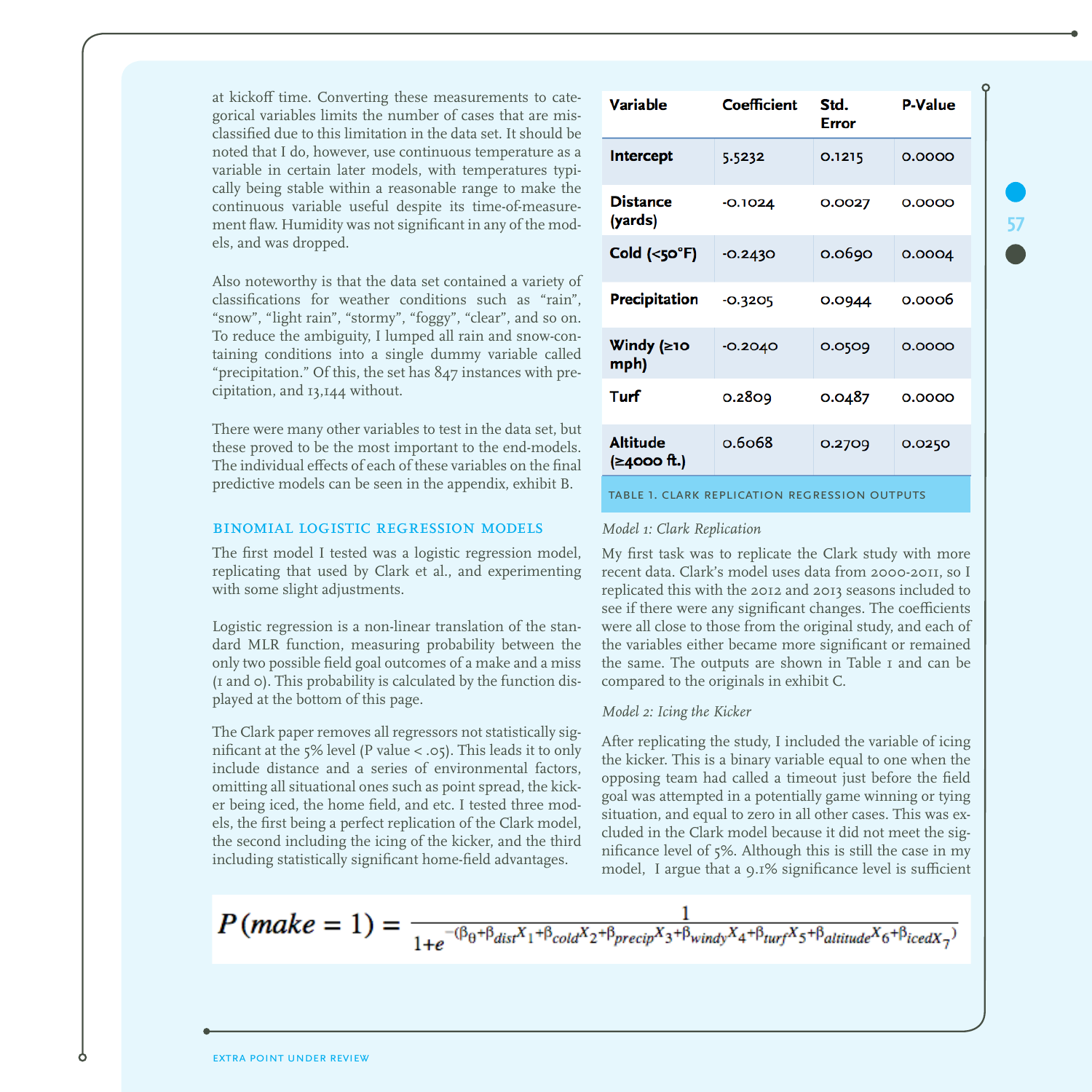# *"Field goal kicking, however, being the isolated component of play that it is, has the potential to be one of the first great leaps in the quantification of the ways that coaches, scouts and fans view the game."*

for a binary variable such as this one, given the importance of icing kickers to the outcomes of games. This model is discussed in greater detail below.

sacrifice. Additionally, one sub-10% significance level is certainly not problematic in a model such as this one, where everything else meets a high standard of proof.

# *Model 3: Home Field Advantages*

**58**

For model 3, I regressed all of the previously mentioned variables as well as the individual stadium dummies on field goal outcomes in order to see which home fields were the most significant. I then iteratively removed the least significant stadiums until I arrived at a list that met the 10% significance level, relaxing my significance levels slightly in order to get a better view of home field advantages in the data set.

The stadiums that were significant at the 10% level and their coefficients are: Adelphia Coliseum (-.3567), Giants Stadium (-0.5444), Network Associates Coliseum (-0.6063), Paul Brown Stadium (-0.2335), Ralph Wilson Stadium (-0.3736), Texas Stadium (-0.3096), and Veterans Stadium (-0.1536).

The reason most stadiums were insignificant appears to be the high correlation between many stadiums and their associated weather conditions. Lambeau Field, Soldier Field, and Gillette Stadium, for example, were all storied stadiums with reportedly difficult crowds to play against. These stadiums also, however, have high levels of precipitation and historically cold temperatures. This problem with collinearity led me to discard this model altogether, with the intuition that each stadium dummy is going to be highly correlated with its home-city's climate conditions and the type of surface of its playing field.

Of the three logistic regression models tested, I found the second model, with icing the kicker included, to be the most useful. Though it does not quite meet the same standard of significance as the Clark model, the importance of icing the kicker and the explanatory power it offers in game-winning and tying scenarios–one of the most enticing times to use such a model–makes this a worthwhile

With this established as my model of choice, the regression output is as follows:

| <b>Variable</b>                           | Coefficient | Std.<br>Error | <b>P-Value</b> |  |
|-------------------------------------------|-------------|---------------|----------------|--|
| Intercept                                 | 5.5089      | 0.1361        | 0.0000         |  |
| <b>Distance</b><br>(yards)                | $-0.1026$   | 0.0030        | 0.0000         |  |
| Cold $(50°F)$                             | $-0.2170$   | 0.0780        | 0.0053         |  |
| <b>Precipitation</b>                      | -0.3264     | 0.1062        | 0.0021         |  |
| Windy $\ge$<br>10mph)                     | $-0.1730$   | 0.0573        | 0.0025         |  |
| Turf                                      | 0.3301      | 0.0548        | 0.0000         |  |
| Altitude (≥<br>4000ft)                    | 0.8225      | 0.3213        | 0.0104         |  |
| Iced                                      | $-0.1730$   | 0.1024        | 0.0913         |  |
| <b>TABLE 2. MODEL 2 REGRESSION OUTPUT</b> |             |               |                |  |

When tested against data it had not seen before, here is the layout of the model's predictions measured against their distances:

Figure 4 shows that the presence of the various environmental factors and the icing of the kicker creates a considerable spread in field goal difficulties, even within the same distance-levels. A 50-yard field goal, for example, can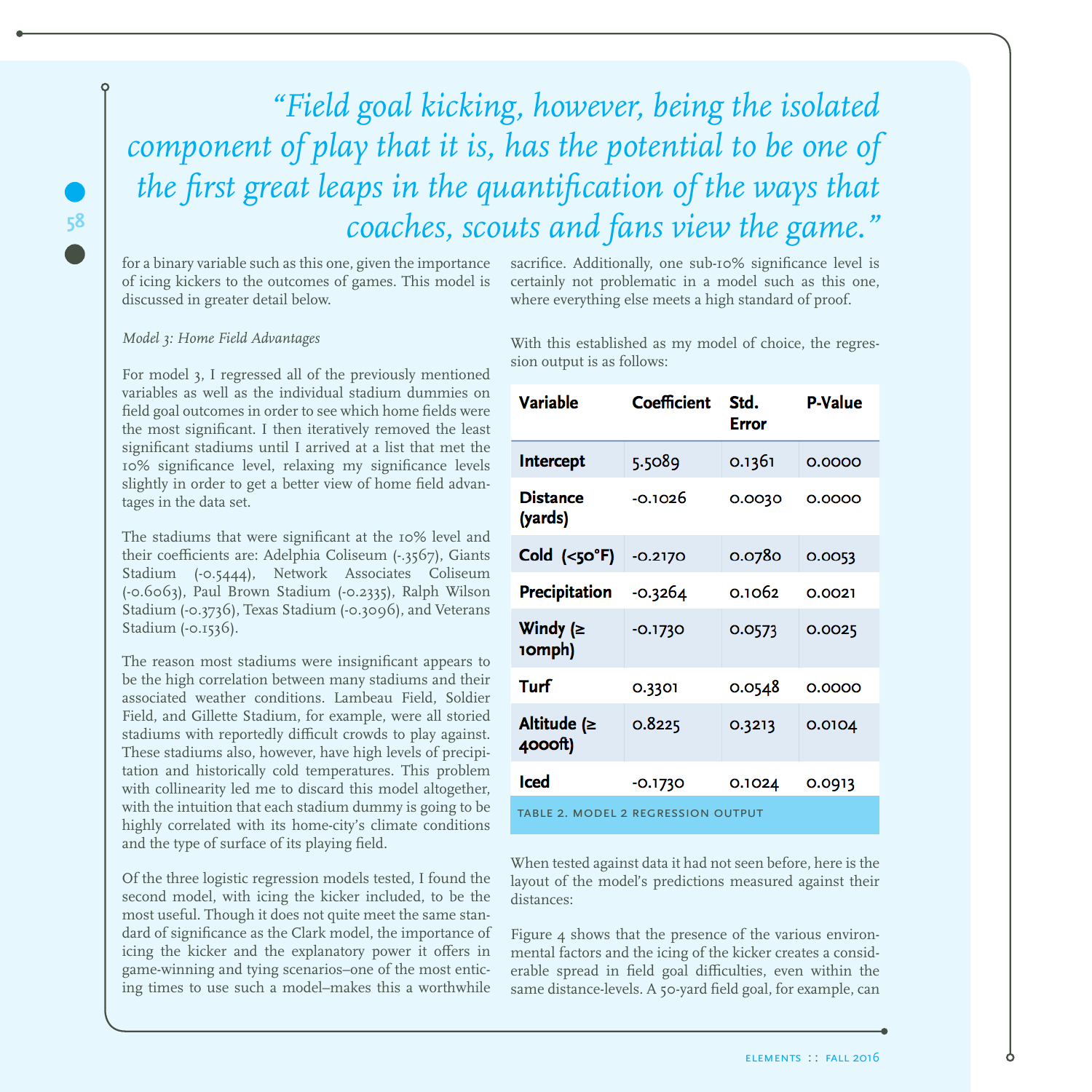have anywhere between a 41 and 72 percent probability of success given this wide array of non-distance factors.



Figure 4: Logistic Regression Model predictions (probability that a field goal is successful). For a larger view, see Exhibit D

# CONSIDERING FIELD GOAL DIFFICULTY WHEN RATING KICKER ABILITY

The most common metric used to evaluate kicker performance is "make percentage." While this is an acceptable surface-level measurement, it makes the false assumption that all kicks are created equal, which is simply not the case. Based on team strategy and quality, some kickers may attempt a greater portion of their field goals from longer distances than others. Also, due to climate factors, a kicker in New England will typically have a more difficult job than one in Oakland, all other variables held equal. Because of factors such as these, make percentage is a lacking metric; a statistic taking field goal difficulty into account would tell a deeper story.

Such a metric can be formed using the logistic regression model created above. To do this, one simply takes the difference between each field goal's outcome (o for miss, I for make) and its predicted probability of success, as determined by the model, and multiplies this by 3, the number of points that the field goal is worth if successful. This creates a "points added" metric, showing the number of points that the kicker has generated for his team above the expected value, or, in other words, the value that the kicker has created above that which would be generated by a perfectly average replacement. This standardized-points measure punishes kickers greater amounts for missing "easy"

field goals than it does difficult ones, overcoming the shortcomings of using the make percentage statistic alone.

*Points Added* = (field goal success – probability of success) x 3. This metric, measuring field goal outcomes against their difficulty level, will provide an unbiased assessment of a kicker's skill.

**59**

#### *Who are the best kickers of the modern era?*

Using this statistic, one can determine not only who have been the best kickers of the modern era, but also the most underrated, taking the difference between kickers' rankings according to the points-added statistic and those determined by make percent.

| <b>Kicker</b>                                                               | <b>Points-Added</b><br><b>Per Attempt</b> | Pct.<br>Made | Points-<br>Added<br>Rank | Percen<br>t Rank<br>(FG%) | <b>Degree</b><br>Underr-<br>ated | <b>Attempts</b><br>(2000-<br>2013) |
|-----------------------------------------------------------------------------|-------------------------------------------|--------------|--------------------------|---------------------------|----------------------------------|------------------------------------|
| Justin<br><b>Tucker</b>                                                     | 0.372615842                               | 0.923        | ı                        | ı                         | $\circ$                          | 78                                 |
| <b>Dan Bailey</b>                                                           | 0.304864407                               | 0.908        | $\overline{\mathbf{2}}$  | $\overline{a}$            | $\Omega$                         | 98                                 |
| Kai<br>Forbath                                                              | 0.30107944                                | 0.875        | 3                        | 4                         | ٦                                | 40                                 |
| <b>Blair</b><br>Walsh                                                       | 0.282920419                               | 0.898        | 4                        | 3                         | -1                               | 69                                 |
| <b>Greg</b><br><b>Zuerlein</b>                                              | 0.198175934                               | 0.830        | 5                        | 24                        | 19                               | 59                                 |
| Rob<br><b>Bironas</b>                                                       | 0.19545974                                | 0.855        | 6                        | 10                        | 4                                | 283                                |
| Connor<br><b>Barth</b>                                                      | 0.187260008                               | 0.841        | $\overline{7}$           | 19                        | 12                               | 120                                |
| <b>Robbie</b><br>Gould                                                      | 0.166262695                               | 0.863        | 8                        | $\overline{7}$            | -1                               | 278                                |
| <b>Steven</b><br>Hauschka                                                   | 0.15511815                                | 0.872        | 9                        | 5                         | $-4$                             | 125                                |
| Dan<br><b>Carpenter</b>                                                     | 0.145006194                               | 0.838        | 10                       | 21                        | 11                               | 192                                |
| TABLE 3: BEST KICKERS BY POINTS ADDED, FG%, AND<br><b>DEGREE UNDERRATED</b> |                                           |              |                          |                           |                                  |                                    |

Sebastian Janikowski and Stephen Gostkowski are two of the great stories of this metric.

Gostkowski is widely touted as the best kicker in the game today. Much of his praise is well earned: he is consistently among the most accurate kickers in the NFL as measured by field goal percent (in the two most recent seasons not in this data set, he scored on 94.6 and 91.7% of his attempts). However, Gostkowski also plays for the high-powered New England offense, and part of his high make percentage appears to result from him being set up for large amounts of easier field goals. Because of this, while he is ranked 8th in field goal percentage, he is only 23rd in points-added, making him overrated by 15 positions on the list. Granted, given his successful 2014 and 2015 seasons, it is likely that these ranks have improved since 2013.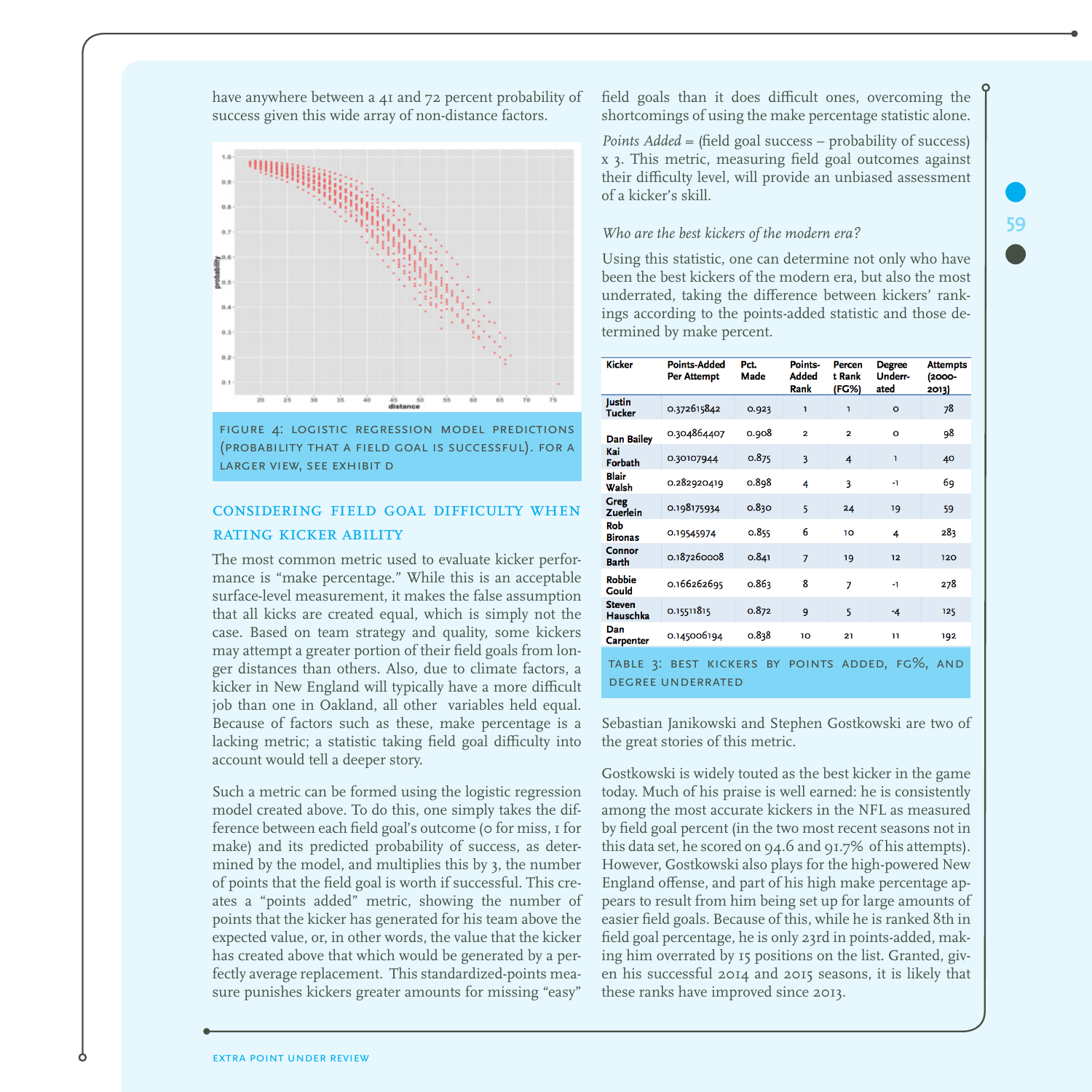| <b>Kicker</b>                       | Points-Added<br><b>Per Attempt</b> | Pct. Made   | Points-<br><b>Added</b><br>Rank | <b>Percent</b><br>Rank | <b>Degree</b><br>Under<br>rated | <b>Attempts</b> |
|-------------------------------------|------------------------------------|-------------|---------------------------------|------------------------|---------------------------------|-----------------|
| John Carney                         | $-0.031961265$                     | 0.829861111 | 42                              | 25                     | $-17$                           | 288             |
| Garrett<br><b>Hartley</b>           | $-0.046479034$                     | 0.825688073 | 46                              | 29                     | $-17$                           | 109             |
| <b>Mike</b><br>Vanderjagt           | 0.032939242                        | 0.850961538 | 28                              | 12                     | $-16$                           | 208             |
| <b>Stephen</b><br><b>Gostkowski</b> | 0.047780284                        | 0.859848485 | 23                              | 8                      | $-15$                           | 264             |
| Gary<br>Anderson                    | 0.013872664                        | 0.844262295 | 31                              | 16                     | $-15$                           | 122             |
| <b>Morten</b><br>Andersen           | $-0.021497815$                     | 0.82967033  | 41                              | 26                     | -15                             | 182             |
| <b>Matt Bryant</b>                  | 0.034029428                        | 0.848387097 | 27                              | 14                     | $-13$                           | 310             |
| <b>Matt Stover</b>                  | 0.069996328                        | 0.868656716 | 17                              | 6                      | -11                             | 335             |
| <b>Mike Nugent</b>                  | $-0.061526922$                     | 0.8125      | 48                              | 37                     | -11                             | 208             |
| Lawrence<br><b>Tynes</b>            | $-0.092412104$                     | 0.805555556 | 53                              | 42                     | -11                             | 252             |
|                                     |                                    |             |                                 |                        |                                 |                 |

TABLE 4: who is most overrated? (ranked higher by FG% than by points added)

| <b>Kicker</b>                  | <b>Points-Added</b><br><b>Per Attempt</b> | Pct. Made   | Points-<br>Added<br>Rank | <b>Percent</b><br>Rank | <b>Degree</b><br><b>Underr</b><br>ated | <b>Attempts</b> |
|--------------------------------|-------------------------------------------|-------------|--------------------------|------------------------|----------------------------------------|-----------------|
| <b>Sebastian</b><br>Janikowski | 0.094237196                               | 0.801339286 | 14                       | 44                     | 30                                     | 448             |
| Randy<br><b>Bullock</b>        | $-0.021045149$                            | 0.742857143 | 40                       | 63                     | 23                                     | 35              |
| Caleb<br><b>Sturgis</b>        | 0.01259131                                | 0.764705882 | 32                       | 54                     | 22                                     | 34              |
| Josh<br><b>Scobee</b>          | 0.064687163                               | 0.808118081 | 19                       | 40                     | 21                                     | 271             |
| <b>Greg</b><br><b>Zuerlein</b> | 0.198175934                               | 0.830508475 | 5                        | 24                     | 19                                     | 59              |
| Connor<br><b>Barth</b>         | 0.187260008                               | 0.841666667 | $\overline{7}$           | 19                     | 12                                     | 120             |
| Dan<br>Carpenter               | 0.145006194                               | 0.838541667 | 10                       | 21                     | 11                                     | 192             |
| John Kasay                     | 0.122759211                               | 0.838509317 | n                        | 22                     | 11                                     | 322             |
| Ryan<br><b>Succop</b>          | 0.043994456                               | 0.813333333 | 25                       | 36                     | 11                                     | 150             |
| <b>Mason</b><br>Crosby         | 0.001348368                               | 0.794354839 | 36                       | 47                     | 11                                     | 248             |
|                                | TABLE 5. WHO IS THE MOST UNDERRATED?      |             |                          |                        |                                        | <b>RANKED</b>   |

higher by points added than by FG%)

Janikowski, on the other hand, plays for the woeful Oakland Raiders, who have struggled offensively throughout the past several seasons and relied greatly on Janikowski's powerful leg during the period tested. As a result, he was set up with a disproportionately high amount of long field goal attempts, and his 80% field goal accuracy from 2000- 2013 (ranked 44th) does not tell the full story of his impact. Due to his ability to convert from 50+ yards, his pointsadded score is quite high at .09/attempt, making him underrated by 30 positions on the list.

# *Who had the best seasons?*

Finally, one can also use this statistic to measure which

kickers have had the greatest impacts on individual seasons. Taking the sum of a kicker's points added by year gives his total points added for each season, showing exactly how valuable a kicker was to his team each year. Here are the greatest single-season performances according to this measurement:

|                                     |      | <b>Team</b> | <b>Points</b><br><b>Added</b> | <b>Season</b><br><b>Attempts</b> |
|-------------------------------------|------|-------------|-------------------------------|----------------------------------|
| <b>Neil</b><br><b>Rackers</b>       | 2005 | <b>ARI</b>  | 19.684                        | 42                               |
| <b>Sebastian</b><br>Janikowski      | 2009 | <b>OAK</b>  | 18.926                        | 29                               |
| <b>Sebastian</b><br>Janikowski      | 2011 | OAK         | 17.371                        | 35                               |
| Mike<br>Vanderjagt                  | 2003 | <b>IND</b>  | 16.595                        | 40                               |
| <b>Steven</b><br>Hauschka           | 2013 | <b>SEA</b>  | 15.781                        | 43                               |
| Justin<br><b>Tucker</b>             | 2013 | <b>BAL</b>  | 15.726                        | 41                               |
| <b>Stephen</b><br><b>Gostkowski</b> | 2013 | <b>NE</b>   | 15.591                        | 42                               |
| <b>Rob</b><br><b>Bironas</b>        | 2011 | <b>TEN</b>  | 15.340                        | 32                               |
| <b>Phil</b><br><b>Dawson</b>        | 2013 | SF          | 15.161                        | 42                               |
| <b>Blair Walsh</b>                  | 2012 | <b>MIN</b>  | 14.574                        | 39                               |

TABLE 6: WHICH KICKERS HAVE on individidual seasons

All of the above kickers were crucial to their teams' offenses these seasons. As you can see, one reason many people appear on this list is high kick quantity, which is to be expected – kickers who are relied upon more heavily have increased chances of accumulating points-added for their teams. This makes it all the more impressive that Sebastian Janikowski's 2009 season makes number two on this list with only 29 attempts. Although the Raiders were a losing team this season, they would have been far worse off had it not been for Janikowski bailing out their poor offense from beyond the 50 yard line multiple times over, netting an additional 19 points that the Raiders would not have secured with a replacement kicker.

ELEMENTS :: FALL 2016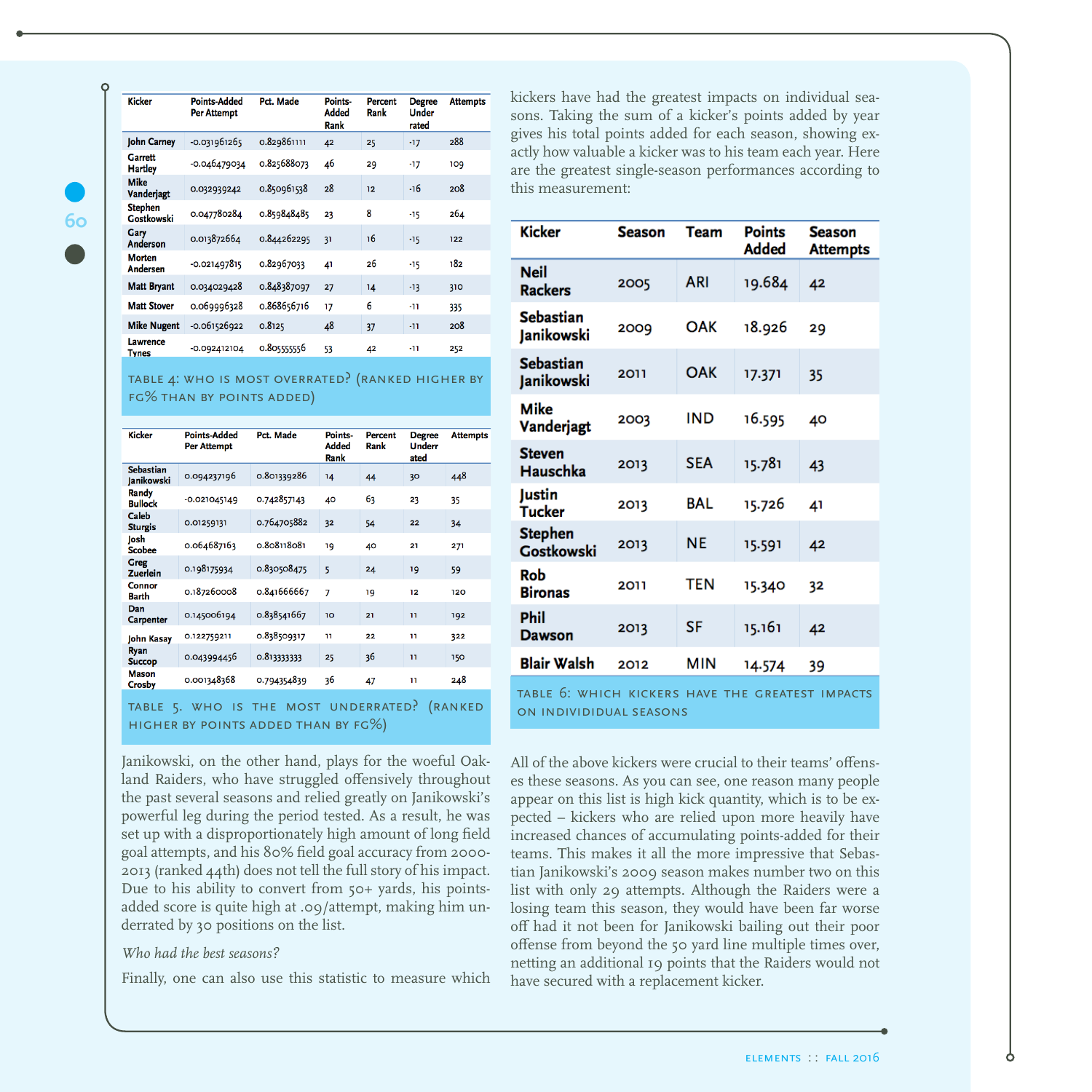# **61**

# IMPROVING PREDICTIONS WITH MACHINE LEARNING

Finally, while there is a great deal to be learned from the logistic regression model and the measurements that follow from its predictions, I could not resist the temptation of taking this a step further to see what additional insight machine learning models could provide in this situation. Using the same data, I tested random forest, neural network, multiple linear regression, and hybrid models to see how they fared against the logistic regression benchmark.

### *Random Forests*

A "random forest" is an ensemble-learning algorithm that uses a resampling method called "bagging" to take a single data set and break it into several overlapping sets. With one data set now broken into many, the algorithm can train an entire "forest" of decision trees rather than just one, and uses the output of each tree as a "vote" toward what the forest's output should be. By taking the average of the many "decision trees" outputs, the random forest model achieves a lower model variance than an individual decision tree while maintaining a similar level of bias, meaning that it is both more stable and equally accurate. In this case, however, the random forest underperformed the other models tested, and did not prove useful for prediction improvement. This may be due to a combination of unreliable measurements in the explanatory variables and the fact that the majority of explanatory variables were categorical rather than continuous, restricting the decision breaks available to the forest. Additional methods that could be tested for improving this model are breaking continuous variables into buckets rather than binary variables, and further tuning the parameters for tree depth and number of observations required per leaf node.



# *Neural Networks*

Neural Networks were the next type of model tested. This class of model loosely imitates the structure of neurons in the brain, beginning with one node per variable in the outer layer, a number of "hidden" nodes in the inner layers, and then an end node for the model's output. The model uses logistic activation functions to determine which nodes in the network will activate, and assigns weights between nodes that determine its output. The network uses a backpropogation algorithm to determine the optimal weights between its nodes, which allows it to improve the accuracy of its outputs. These models have gained a great deal of support in machine learning for their ability to gain deep insights on the patterns within data.

Although I tested deeper networks, this simple  $7 \times 3 \times 1$ network proved most effective:





While this was by far the most time consuming model to train and implement, it also yielded the best results of any individual model tested. This model's success was likely due to its allowance for flexible interactions between features. Whereas a linear model such as a logistic or linear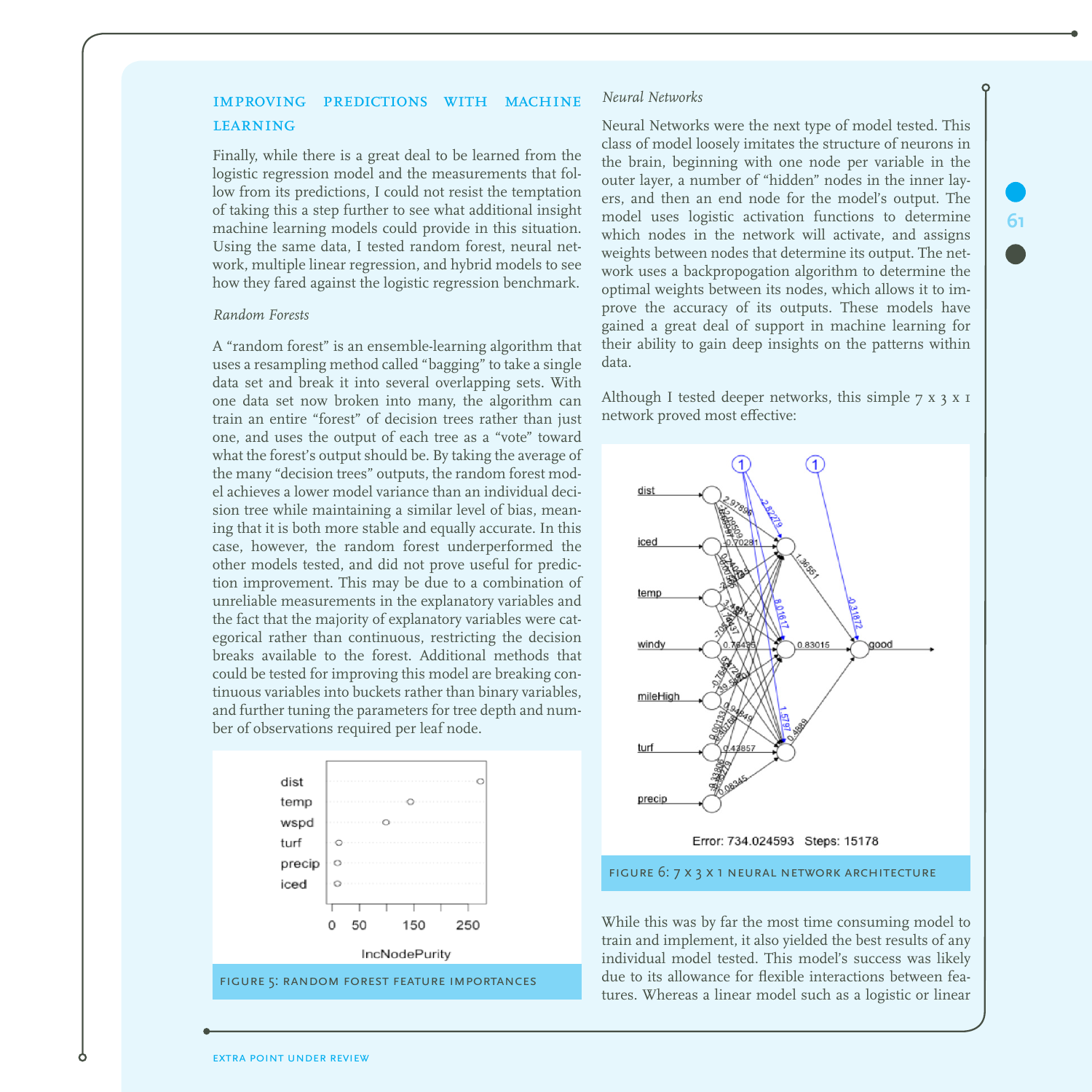regression applies a single function to transform input features into outputs, the neural network has intermediary hidden layers that allow features to interact before being transformed into an output. The result is a model that learns its own features, as opposed to other models which are constrained to the features that a user feeds them. The slow learning of this model, however, poses a significant problem for testing and improvement, making parameter- -tuning and model evaluation methods such as cross validation time consuming in the absence of improved computing resources.

## *Multiple Linear Regression*

Finally, I tested a multiple linear regression model. Because of the logistic nature of the relationship between distance and field goal difficulty (the difference between the difficulty of a 55- and 65-yard field goal difficulty is much larger than that between a 25 and 35-yard attempt), simply throwing all the above variables into a standard MLR model will not fit the data well. Adding the log of the distance into a model with all of the previously used variables, however, yielded quality results, with an MSE measurement beating that of the random forest model and the original Clark logistic model. This MLR model allows for the nondistance variables to be linear intercept variables, and also makes for the highest ease of interpretation of all the models used, using the standard MLR model at the bottom of the page. Table 7 shows the regression output.

# *Different Models, Different Predictions*

It should not come as a surprise that different models yield slightly different predictions. The regression outputs and error measurements mentioned up until this point in the paper, however, do not display model patterns well. Because distance is such a strong predictive factor in this particular set of models, simply showing probabilities graphed against distance seems to do the trick for illustrating probability patterns. The final models are displayed in Figures 7, 8, 9, and 10.

# *And the winner is...*

While logistic regression is the standard for probabilistic measurements such as this, it was not the most precise of those tested. The best performing model in this situation is actually one that has not been mentioned yet. While the neural network performed best among all the models al-



# FIGURE 7 (TOP): RANDOM FOREST Figure 8 (BOTTOM): Neural network

| <b>Variable</b>                                               | Coefficient | <b>Std. Error</b> | <b>P-Value</b> |
|---------------------------------------------------------------|-------------|-------------------|----------------|
| Intercept                                                     | $-0.3806$   | 0.2146            | 0.0762         |
| Distance (yards)                                              | -0.0318     | 0.0024            | 0.0000         |
| In(distance)                                                  | 0.6473      | 0.0850            | 0.0000         |
| Temp (°F)                                                     | 0.0008      | 0.0002            | 0.0001         |
| Precipitation                                                 | $-0.0398$   | 0.0147            | 0.0069         |
| Windy $( \geq$ 10mph)                                         | $-0.0222$   | 0.0076            | 0.0037         |
| Turf                                                          | 0.0417      | 0.0070            | 0.0000         |
| Iced                                                          | $-0.0272$   | 0.0146            | 0.0629         |
| $\lambda$ bir 7' $\lambda$ ii b $\lambda$ io bio bir olitbilt |             |                   |                |

 $P(make) = \beta_{\theta} + \beta_{disi}X_1 + \beta_{ln(dist)}X_2 + \beta_{cold}X_3 + \beta_{precip}X_4 + \beta_{windy}X_5 + \beta_{turf}X_6 + \beta_{alt}X_7 + \beta_{iced}X_8$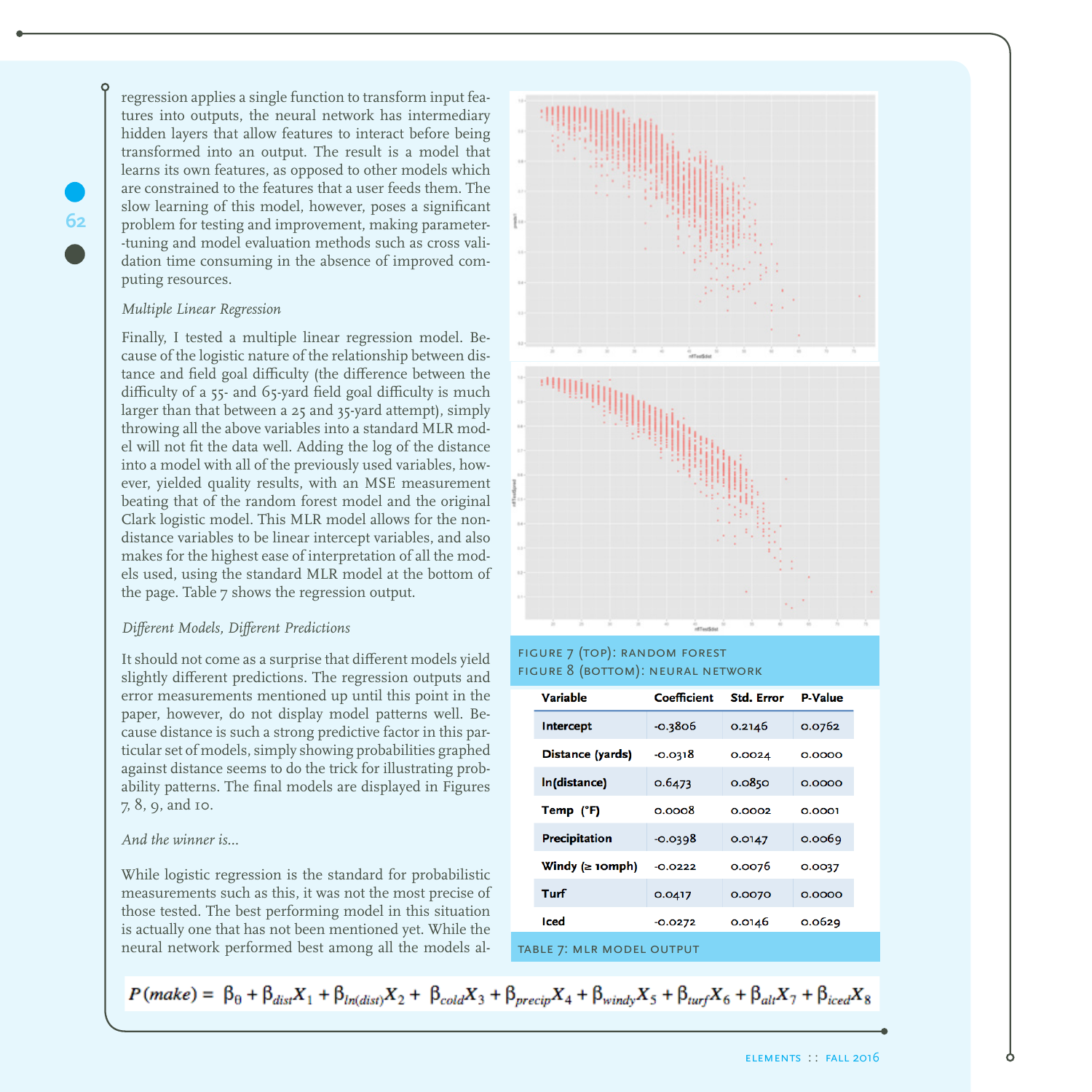

ready discussed, the best performer was one that combined the results of this and the second logistic regression model, taking the average of the predictions of the two. Table 8 shows how all the models compared in terms of MSEs (mean squared errors).

MSE is an error measurement taking the average squared distance between the predicted values (from the model) and their true values (1 if made, 0 if missed) across all predictions made. The smaller the MSE score, the more accurate the model. The error measurements in this case offer little descriptive significance as there is no true method for evaluating the accuracy of an observation's probability estimate. The scores serve merely to rank the models against one another.

While the neural network, MLR model, and logistic regression model with icing included were able to beat the logistic regression benchmark set by Clark, the best model of all was that which combined the predictions of the top two performers.

# WHY DOES THIS MATTER?

I present two scenarios to illustrate how the analysis presented may be relevant to decision-making in NFL games. **63**

The first took place on January 19, 2002, when the New England Patriots were playing the Oakland Raiders in the AFC divisional playoff game. The Patriots were down 13-10 when Adam Vinatieri lined up for a 45-yard attempt with time running low. In 19-degree weather and heavy snow, Vinatieri's kick went through the uprights with only 27 seconds left, and the Patriots went on to win the game in overtime on another Vinatieri field goal.

This snowy field goal has gone down in NFL history as one of the greatest clutch kicks of all time. It also happens to be an excellent example of one of the worst possible conditions to kick a field goal in, showing the need for models such as those discussed in this paper. The probabilities of Vinatieri's kick going in had the game been in Oakland vs. in New England are illustrated in Figure 11.

Had the game taken place in Oakland with its temperate climate, Vinatieri's 45-yard attempt would have had a very reasonable 71% likelihood of succeeding. In the New England blizzard, however, it had much riskier odds, at 54%. Though the kick was ultimately good, this model goes to show just how high the stakes were that Sunday afternoon, and the amount of pressure that Vinatieri, the coaching

| Rank | Model                                  | MSE    |
|------|----------------------------------------|--------|
| ٦    | Neural Net and Logistic #2<br>Combined | 0.1301 |
| 2    | Neural Network                         | 0.1302 |
| 3    | Logistic #2 (icing included)           | 0.1303 |
| 4    | Multiple Linear Regression             | 0.1303 |
| 5    | Logistic #1 (Clark replication)        | 0.1317 |
| 6    | <b>Random Forest</b>                   | 0.1322 |
|      | TABLE 8: MSE OF DIFFERNT MODELS        |        |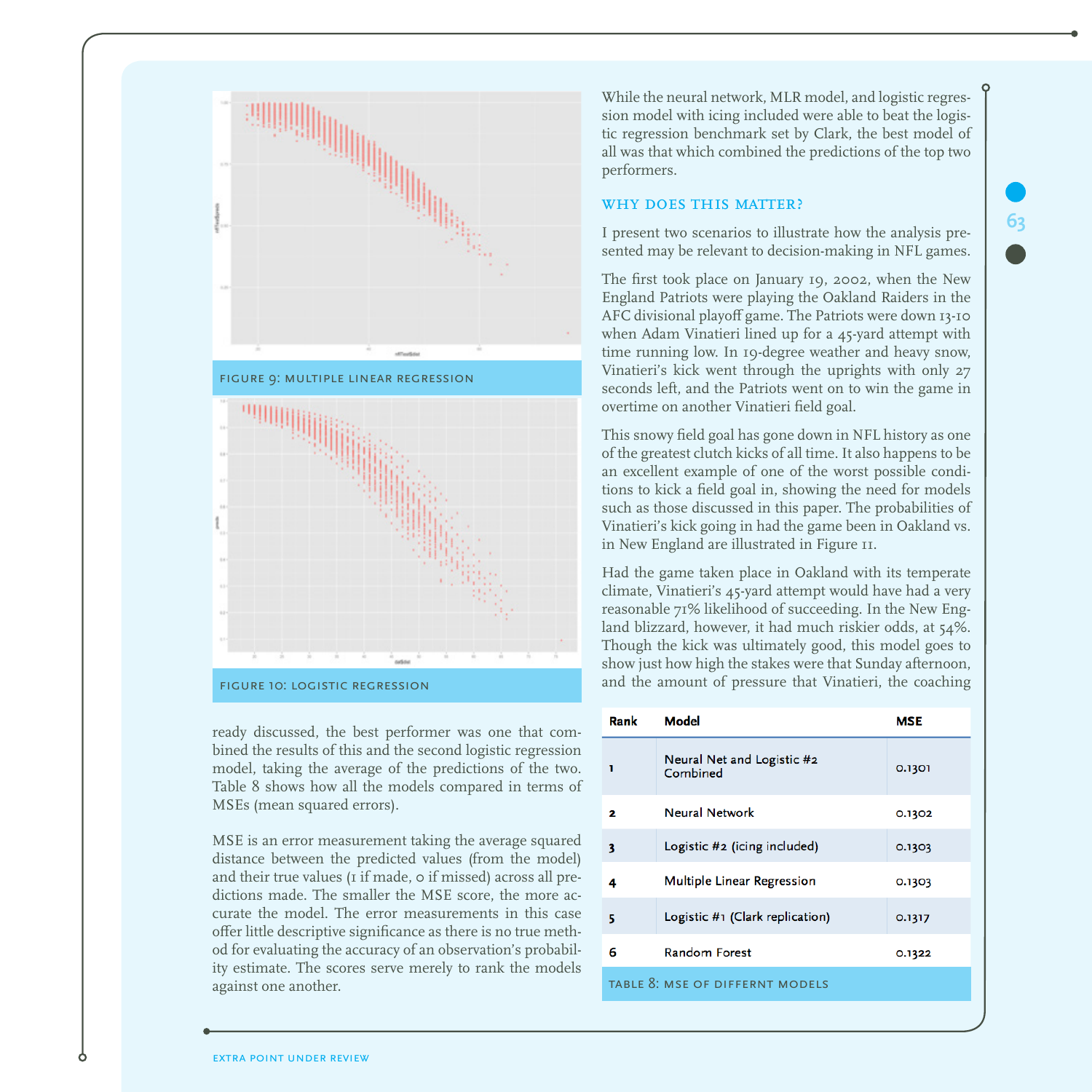

staff, and the New England fan base must have felt as they waited for the result.

The second situation is one that has not happened yet, but one that every NFL coach should be concerned about: a kicker's missed extra point costing his team the game. Moving the extra point back 13 yards may still seem like an easy conversion, being a 32-yard attempt, but as these models show, there is a noticeable decline in the probability of success in going from a 19 to a 32-yard kick. The result of this decreased likelihood was seen across the league this season, with extra point conversion percentages decreasing from 99.6 to roughly 95 percent with the implementation of the new rule. While nobody has lost a game due to this rule change just yet, this new area of risk is a perfect example of the importance of understanding field goal likelihoods for making effective coaching decisions. This increased risk will make two-point conversion attempts increasingly appropriate in the NFL.

As is seen in these two scenarios, understanding field goal conversion likelihoods is crucial to a coach's decision-making process. Understanding not only that distance, climate factors, and situational pressure have tangible impacts on field goal success likelihoods, but also to what extent they do, could make all the difference in weighing the risk and potential reward of a crucial coaching decision.

To conclude, this study has two main findings:

First, that field goals follow predictable patterns, allowing their probabilities of success to be modeled to a useful degree. This can and should be taken into consideration by coaching staffs during their evaluations of game time decisions.

Second, that good kickers really do matter. Finding a great one like Rob Bironas or Sebastian Janikowski can make all the difference in a 16-game season where playoff outcomes are not determined until the very last week, or in a playoff game where a single point-added above average replacement is all that stands between being a runner-up and a Super Bowl champion.

While baseball has been thoroughly transformed by sabermetrics and the Moneyball revolution, football still has a way to go in its acceptance of statistics as the governing dynamics of certain aspects of play, given its smaller sample sizes because of its 16-game seasons. Field goal kicking, however, being the isolated component of play that it is, has the potential to be one of the first great leaps in the quantification of the ways that coaches, scouts and fans view the game. Through the acceptance of methods and models such as those discussed in this paper, NFL organizations can make great strides in improving their abilities to make data-informed decisions and maximize the potential values of their rosters.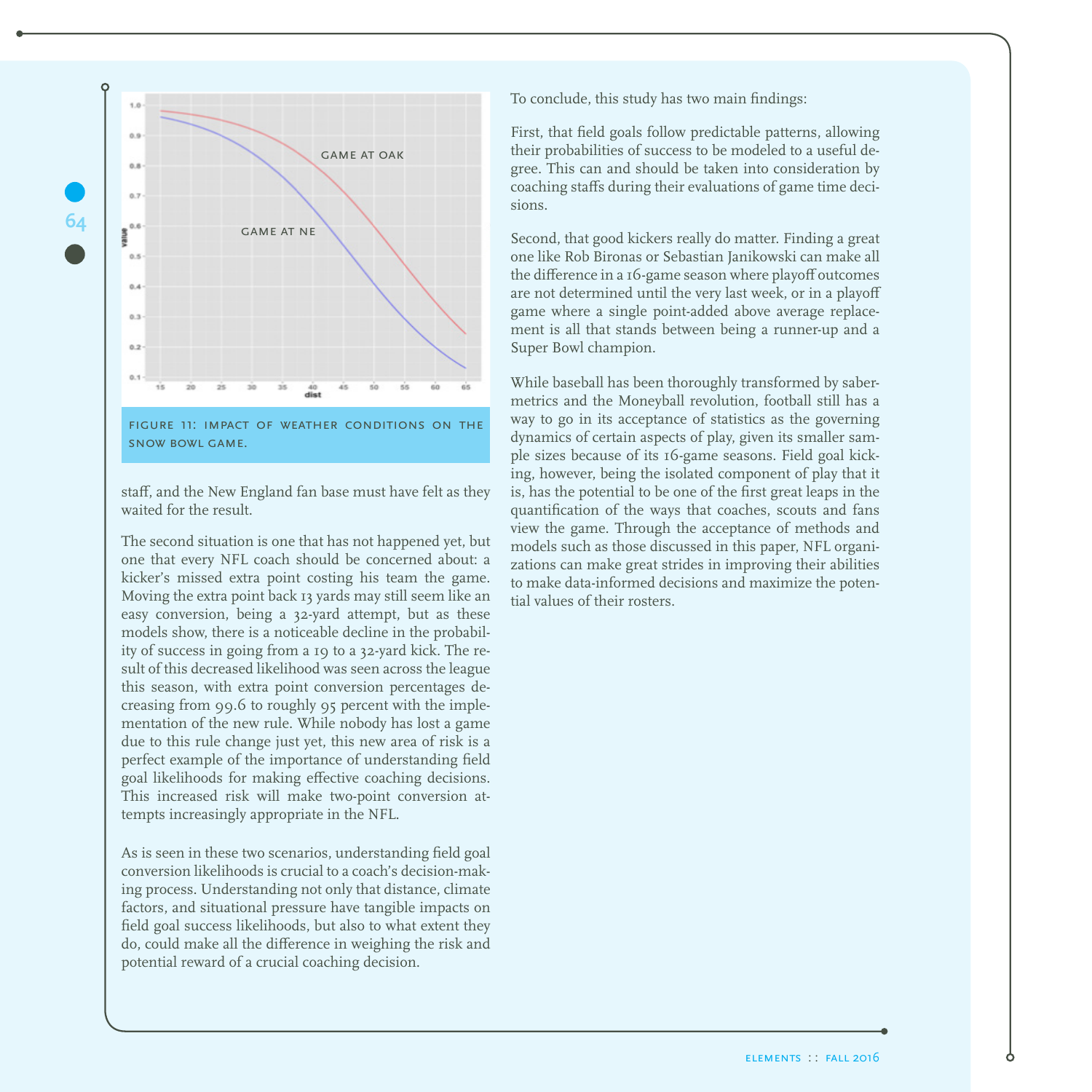

#### extra point under review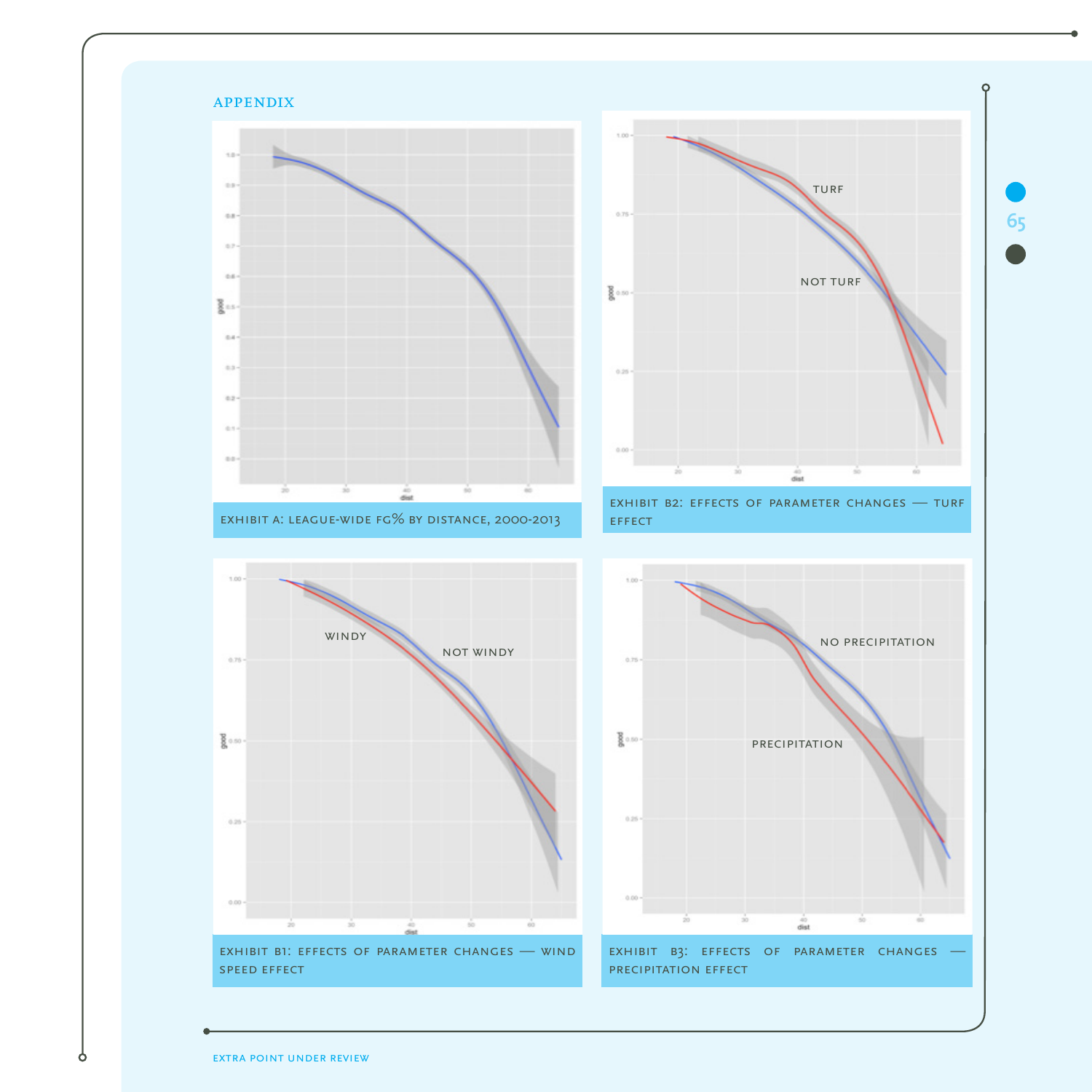

**66**



the Kicker



| Variable                                | Coefficient | Std.<br>Error | <b>P-Value</b> |  |  |  |
|-----------------------------------------|-------------|---------------|----------------|--|--|--|
| Constant                                | 5.953       | 0.220         | <0.0005        |  |  |  |
| Distance (yards)                        | $-0.106$    | 0.003         | < 0.0005       |  |  |  |
| Cold $(50°F)$                           | $-0.341$    | 0.061         | <0.0005        |  |  |  |
| Precipitation                           | -0.280      | 0.099         | 0.005          |  |  |  |
| Windy $(≥10$ mph)                       | $-0.140$    | 0.055         | 0.011          |  |  |  |
| Turf                                    | 0.299       | 0.053         | <0.0005        |  |  |  |
| Altitude (≥4000 ft.)                    | 0.694       | 0.157         | <0.0005        |  |  |  |
| EXHIBIT C: ORIGINAL STUDY COEFFICIENTS. |             |               |                |  |  |  |

ELEMENTS :: FALL 2016